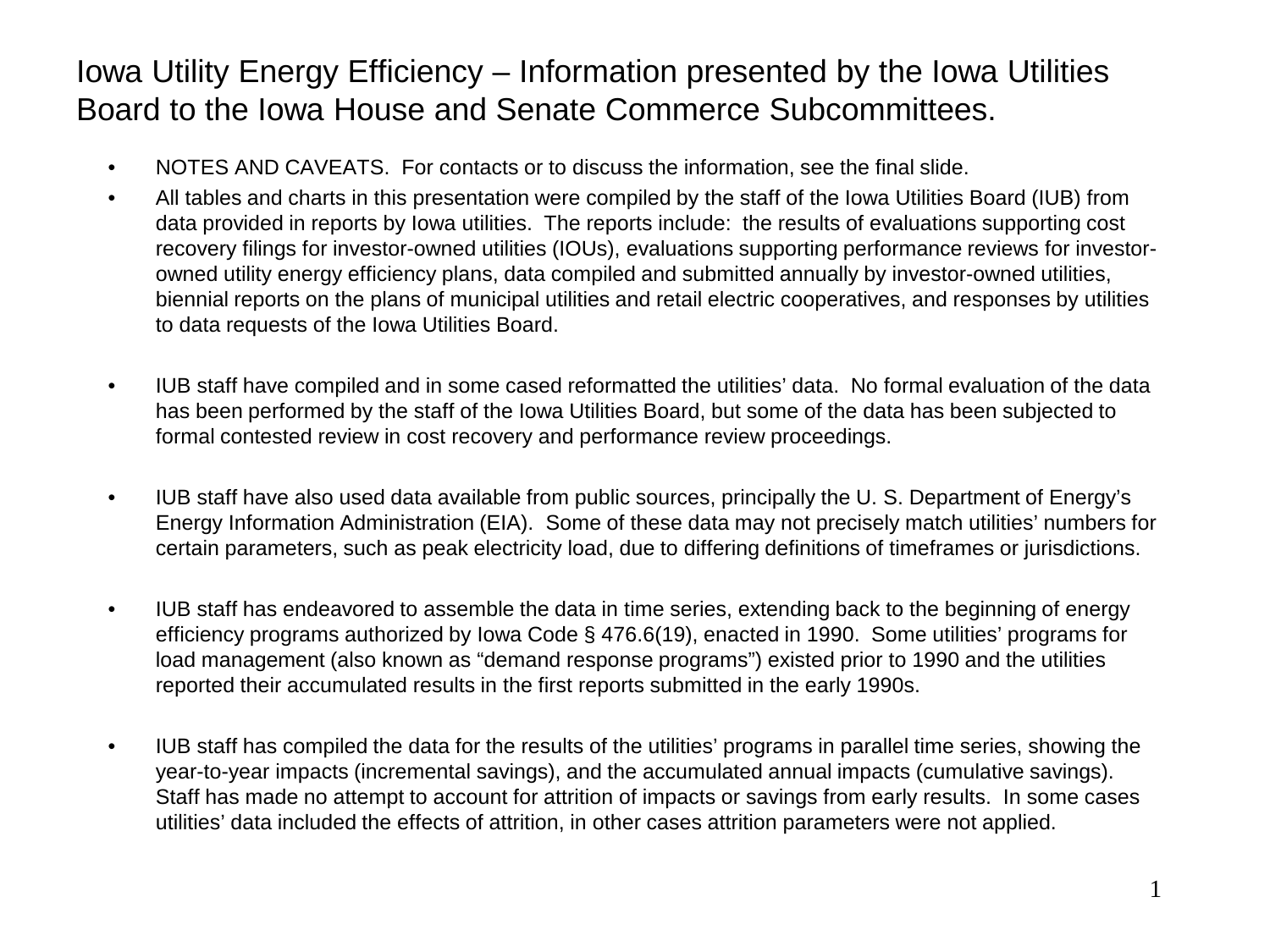# Table of Contents.

- Slide 3: Chart Iowa utilities' peak MW savings from energy efficiency and load management.
- Slide 4: Chart IOU MW saved versus peak MW load.
- Slide 5: Chart Iowa utilities' electric MWh savings from energy efficiency programs.
- Slide 6: Chart IOU cumulative annual natural gas savings (Mcf) from energy efficiency.
- Slide 7: Chart IOU incremental annual natural gas savings, 1999 2005.
- Slide 8: Chart Iowa energy efficiency spending by utilities.
- Slide 9: Table of energy efficiency spending by IOUs, municipal utilities and RECs.
- Slide 10: Table comparing IOU electric energy efficiency MWh savings to total and retail MWh sales.
- Slide 11: Table comparing IOU natural gas energy efficiency Mcf savings to total throughput and retail sales of Mcf.
- Slides 12-13: Contacts and Sources.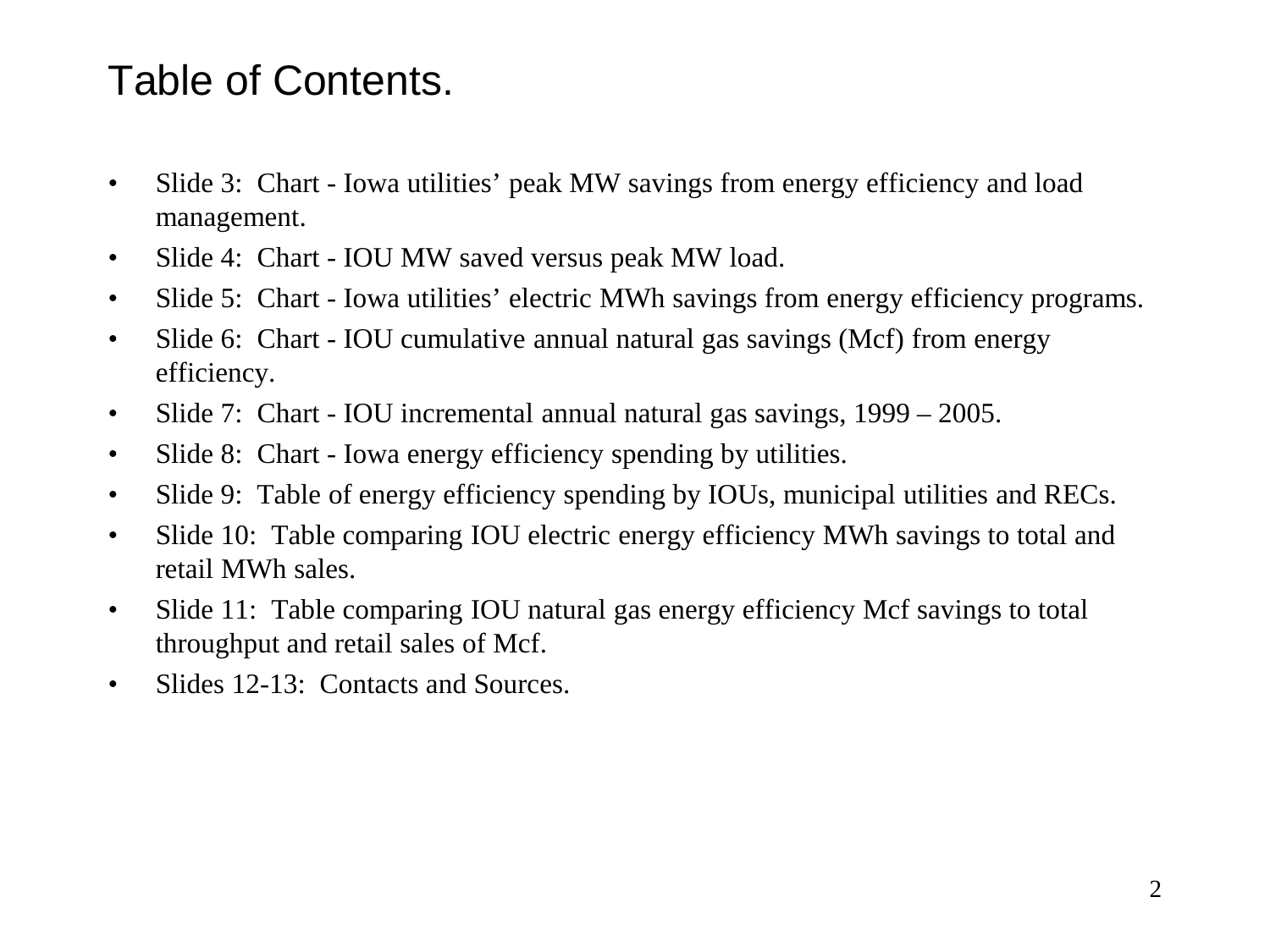Iowa utilities have saved substantial amounts of peak electric use, typically defined as the maximum hourly electric load at the time of system peak. IUB staff compiled utilities' data to show the buildup of savings up over the 16 year reporting timeframe, by the three types of utilities. For sources and notes, see page ?? of this presentation.

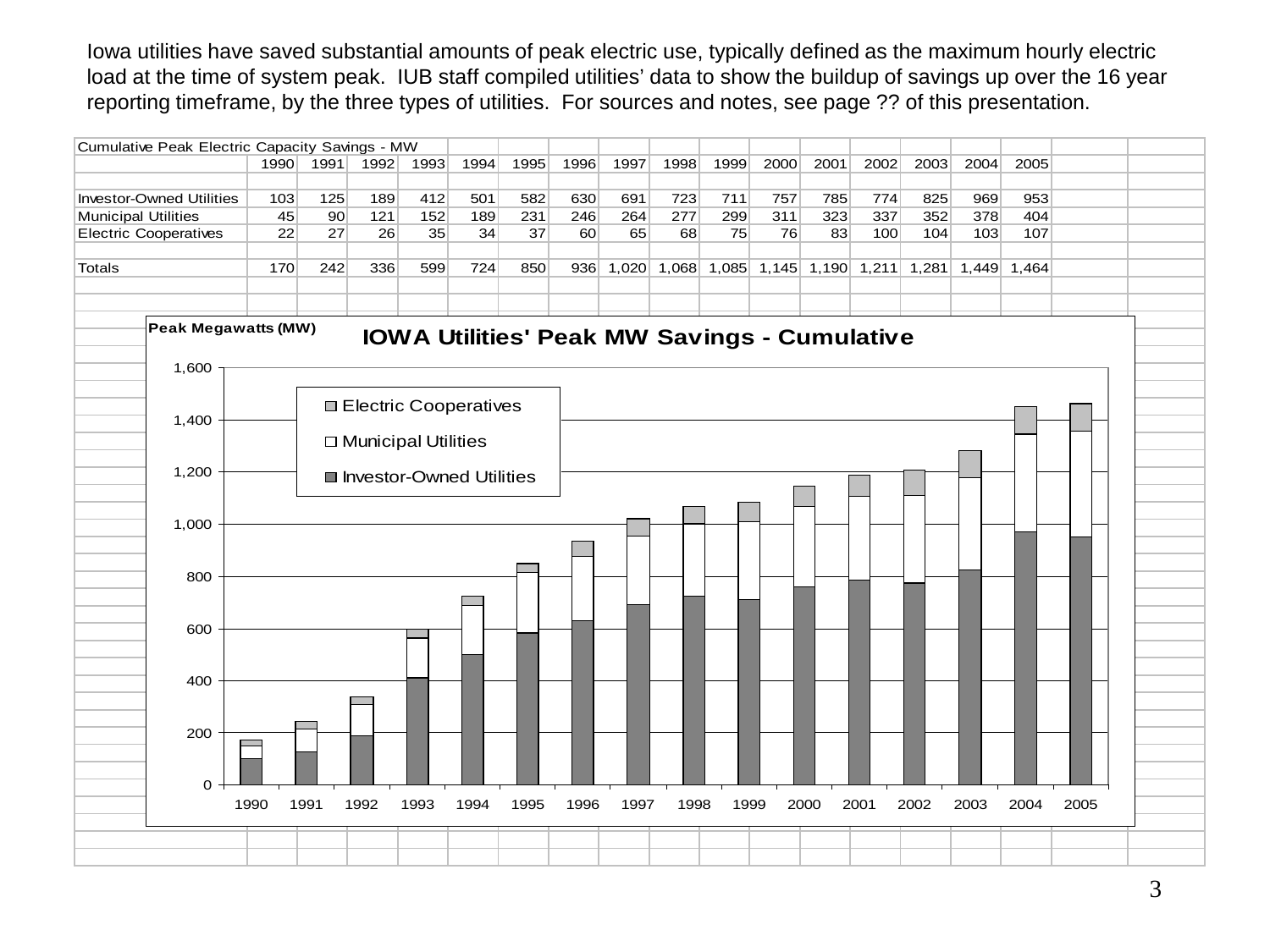Investor-Owned Utilities (IOUs) have helped to mitigate increases in electric peak load through their energy efficiency programs. Peak load data in the following table and chart were compiled from the IOU reports to the EIA, which defines peak load as ????

|                                                                                                                   |                                       | 1990           | 1991                    | 1992  | 1993  | 1994  | 1995                          | 1996  | 1997  | 1998  | 1999 | 2000                    | 2001  | 2002  | 2003 | 2004        | 2005  |
|-------------------------------------------------------------------------------------------------------------------|---------------------------------------|----------------|-------------------------|-------|-------|-------|-------------------------------|-------|-------|-------|------|-------------------------|-------|-------|------|-------------|-------|
|                                                                                                                   | IOU Summer Noncoincident Peak Load NA |                | <b>NA</b>               | 5,185 | 5,931 | 5,954 | 6,388                         | 6,367 | 6,340 | 6,578 |      | $6,840 \mid 6,710 \mid$ | 6,917 | 6,986 |      | 7,058 6,911 | 7,600 |
| <b>IOU Peak Load Management</b>                                                                                   |                                       | 100            | 116                     | 170   | 375   | 438   | 489                           | 506   | 545   | 559   | 529  | 550                     | 550   | 509   | 519  | 609         | 527   |
| <b>IOU Energy Efficiency</b>                                                                                      |                                       | $\overline{3}$ | 9                       | 19    | 37    | 63    | 93                            | 123   | 146   | 164   | 182  | 207                     | 234   | 265   | 307  | 360         | 425   |
|                                                                                                                   |                                       |                |                         |       |       |       |                               |       |       |       |      |                         |       |       |      |             |       |
| IOU Pk LM MW as % of Peak<br>3%<br>6%                                                                             |                                       |                |                         | 7%    | 8%    | 8%    | 9%                            | 8%    | 8%    | 8%    | 8%   | 7%                      | 7%    | 9%    | 7%   |             |       |
| 2%<br>3%<br>3%<br>4%<br>5%<br>IOU Energy Efficiency MW as % of PK<br>0%<br>1%<br>1%<br>1%<br>2%<br>2%<br>3%<br>4% |                                       |                |                         |       |       |       | 6%                            |       |       |       |      |                         |       |       |      |             |       |
| Total LM and EE as % of Peak MW<br>7%<br>9%<br>10%<br>11%<br>11%<br>10%<br>11%<br>11%<br>12%<br>4%<br>8%<br>11%   |                                       |                |                         |       |       | 14%   | 13%                           |       |       |       |      |                         |       |       |      |             |       |
|                                                                                                                   |                                       |                |                         |       |       |       |                               |       |       |       |      |                         |       |       |      |             |       |
|                                                                                                                   |                                       |                |                         |       |       |       |                               |       |       |       |      |                         |       |       |      |             |       |
|                                                                                                                   |                                       |                |                         |       |       |       | IOU MW saved vs. Peak Load MW |       |       |       |      |                         |       |       |      |             |       |
|                                                                                                                   |                                       |                |                         |       |       |       |                               |       |       |       |      |                         |       |       |      |             |       |
|                                                                                                                   | 9000                                  |                |                         |       |       |       |                               |       |       |       |      |                         |       |       |      |             |       |
|                                                                                                                   |                                       |                |                         |       |       |       |                               |       |       |       |      |                         |       |       |      |             |       |
|                                                                                                                   | 8500                                  |                | ■ IOU Energy Efficiency |       |       |       |                               |       |       |       |      |                         |       |       |      |             |       |
|                                                                                                                   |                                       |                |                         |       |       |       |                               |       |       |       |      |                         |       |       |      |             |       |
|                                                                                                                   | □ IOU Peak Load Management<br>8000    |                |                         |       |       |       |                               |       |       |       |      |                         |       |       |      |             |       |
|                                                                                                                   |                                       |                |                         |       |       |       |                               |       |       |       |      |                         |       |       |      |             |       |
|                                                                                                                   | □ IOU Summer Noncoincident Peak       |                |                         |       |       |       |                               |       |       |       |      |                         |       |       |      |             |       |
|                                                                                                                   | 7500                                  |                |                         |       |       |       |                               |       |       |       |      |                         |       |       |      |             |       |
|                                                                                                                   |                                       |                |                         |       |       |       |                               |       |       |       |      |                         |       |       |      |             |       |
|                                                                                                                   | 7000                                  |                |                         |       |       |       |                               |       |       |       |      |                         |       |       |      |             |       |
|                                                                                                                   |                                       |                |                         |       |       |       |                               |       |       |       |      |                         |       |       |      |             |       |
|                                                                                                                   | 6500                                  |                |                         |       |       |       |                               |       |       |       |      |                         |       |       |      |             |       |
| Peak MW                                                                                                           |                                       |                |                         |       |       |       |                               |       |       |       |      |                         |       |       |      |             |       |
|                                                                                                                   |                                       |                |                         |       |       |       |                               |       |       |       |      |                         |       |       |      |             |       |
|                                                                                                                   | 6000                                  |                |                         |       |       |       |                               |       |       |       |      |                         |       |       |      |             |       |
|                                                                                                                   |                                       |                |                         |       |       |       |                               |       |       |       |      |                         |       |       |      |             |       |
|                                                                                                                   | 5500                                  |                |                         |       |       |       |                               |       |       |       |      |                         |       |       |      |             |       |
|                                                                                                                   |                                       |                |                         |       |       |       |                               |       |       |       |      |                         |       |       |      |             |       |
|                                                                                                                   | 5000                                  |                |                         |       |       |       |                               |       |       |       |      |                         |       |       |      |             |       |
|                                                                                                                   |                                       |                |                         |       |       |       |                               |       |       |       |      |                         |       |       |      |             |       |
|                                                                                                                   |                                       |                |                         |       |       |       |                               |       |       |       |      |                         |       |       |      |             |       |
|                                                                                                                   | 4500                                  |                |                         |       |       |       |                               |       |       |       |      |                         |       |       |      |             |       |
|                                                                                                                   |                                       |                |                         |       |       |       |                               |       |       |       |      |                         |       |       |      |             |       |
|                                                                                                                   | 4000                                  |                |                         |       |       |       |                               |       |       |       |      |                         |       |       |      |             |       |
|                                                                                                                   | 1990<br>1991                          | 1992           | 1993                    | 1994  | 1995  |       | 1996                          | 1997  | 1998  | 1999  | 2000 | 2001                    | 2002  | 2003  | 2004 | 2005        |       |
|                                                                                                                   |                                       |                |                         |       |       |       |                               |       |       |       |      |                         |       |       |      |             |       |
|                                                                                                                   |                                       |                |                         |       |       |       |                               |       |       |       |      |                         |       |       |      |             |       |
|                                                                                                                   |                                       |                |                         |       |       |       |                               |       |       |       |      |                         |       |       |      |             |       |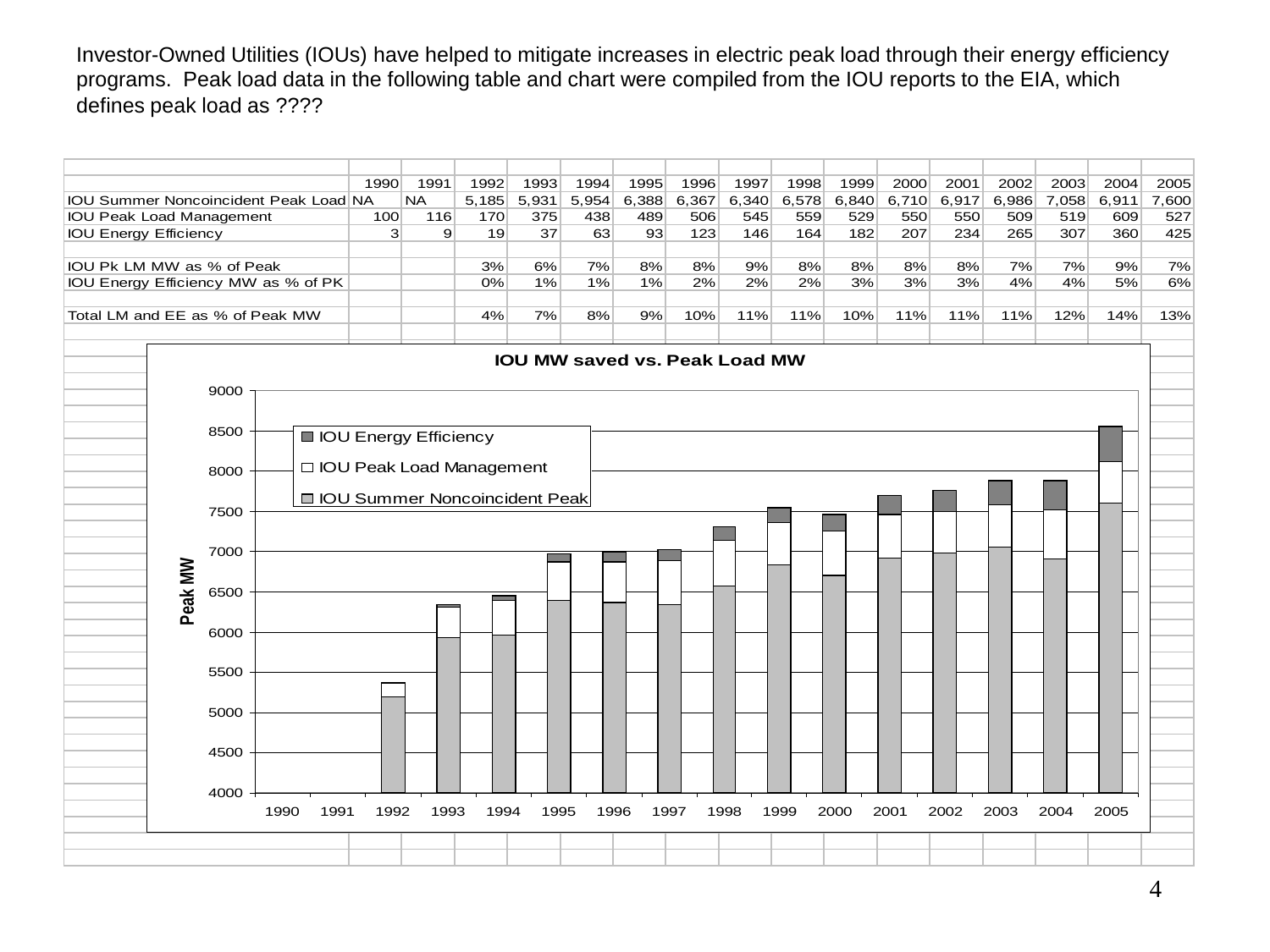Iowa utilities' energy efficiency programs have also saved substantial amounts of electrical energy, shown here as megawatt-hours (MWh). The following table and chart shows how these savings have accumulated to nearly 2,000,000 MWh over the past 16 years.

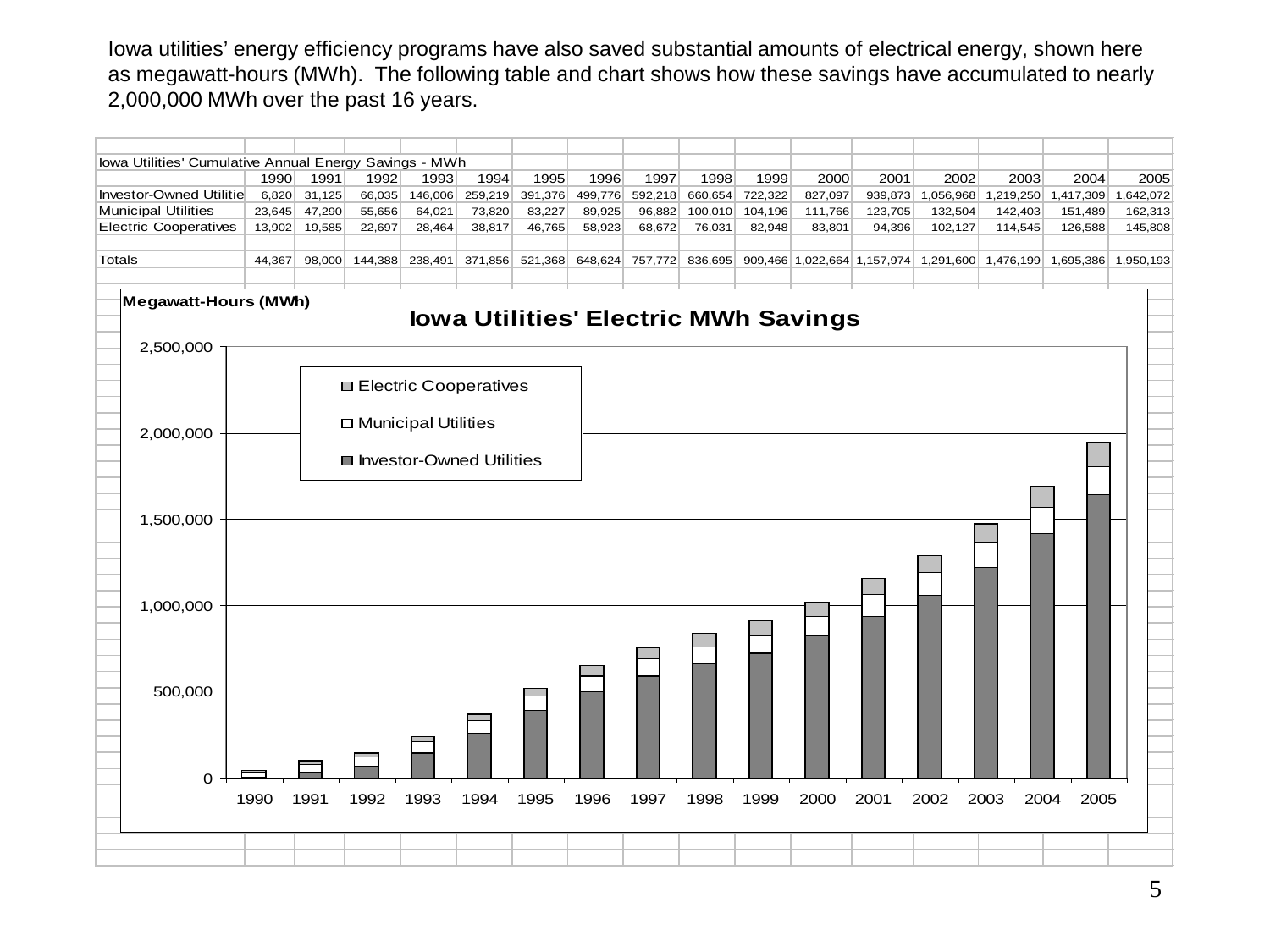Iowa utilities' energy efficiency programs have included programs to save natural gas from the start in 1990. Most of the savings have been achieved by the Investor-Owned Utilities, consistent with the fact that most retail natural gas in Iowa is sold by IOUs.

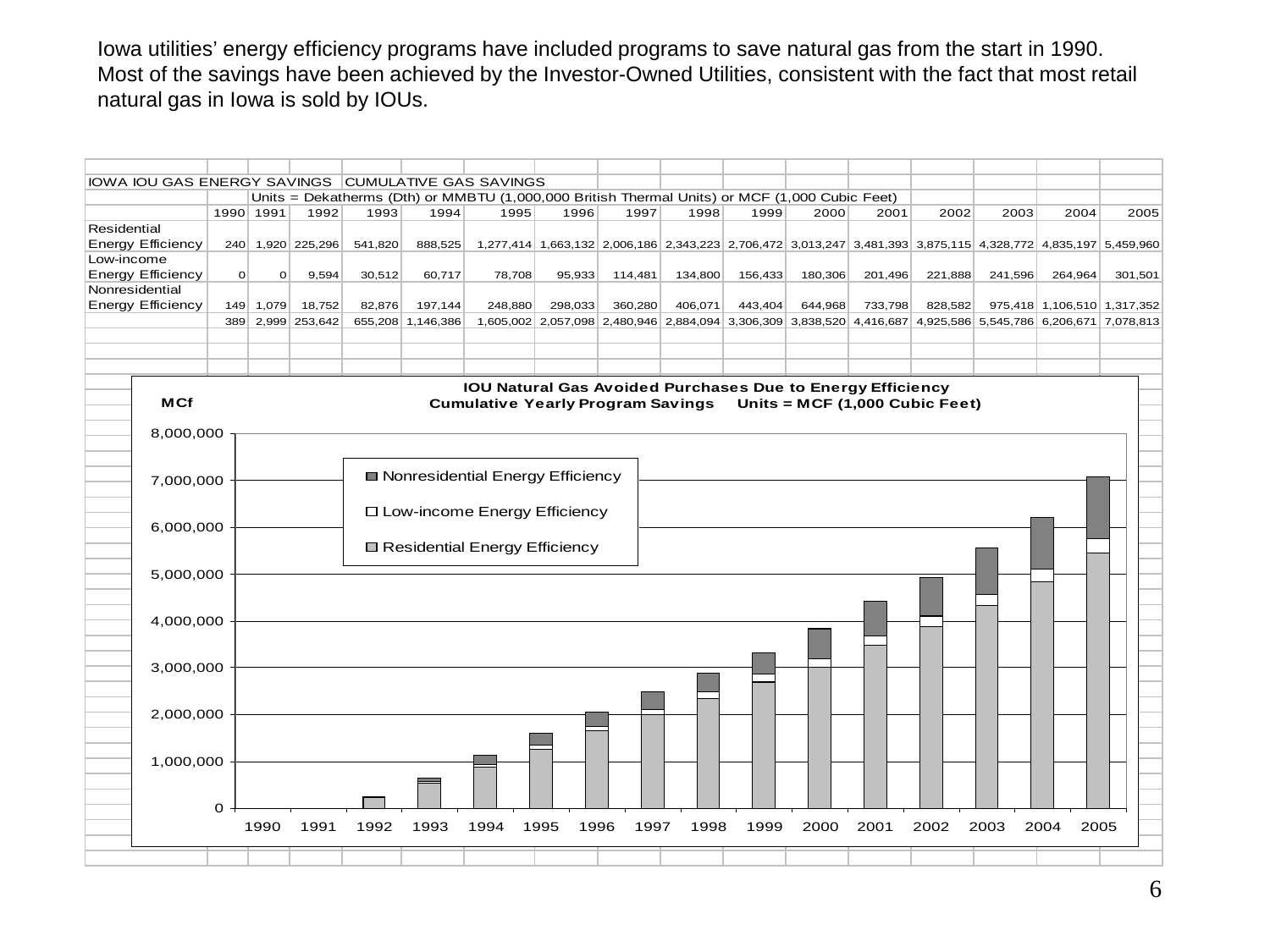Investor-owned utilities have achieved increased levels of new (incremental) natural gas savings in recent years. Most of the savings have been achieved in the residential sector, but nonresidential gas energy efficiency is increasing as well. The jump in nonresidential savings for 2000 may have been due to completion of several large projects for institutional customers of one utility.

![](_page_6_Figure_1.jpeg)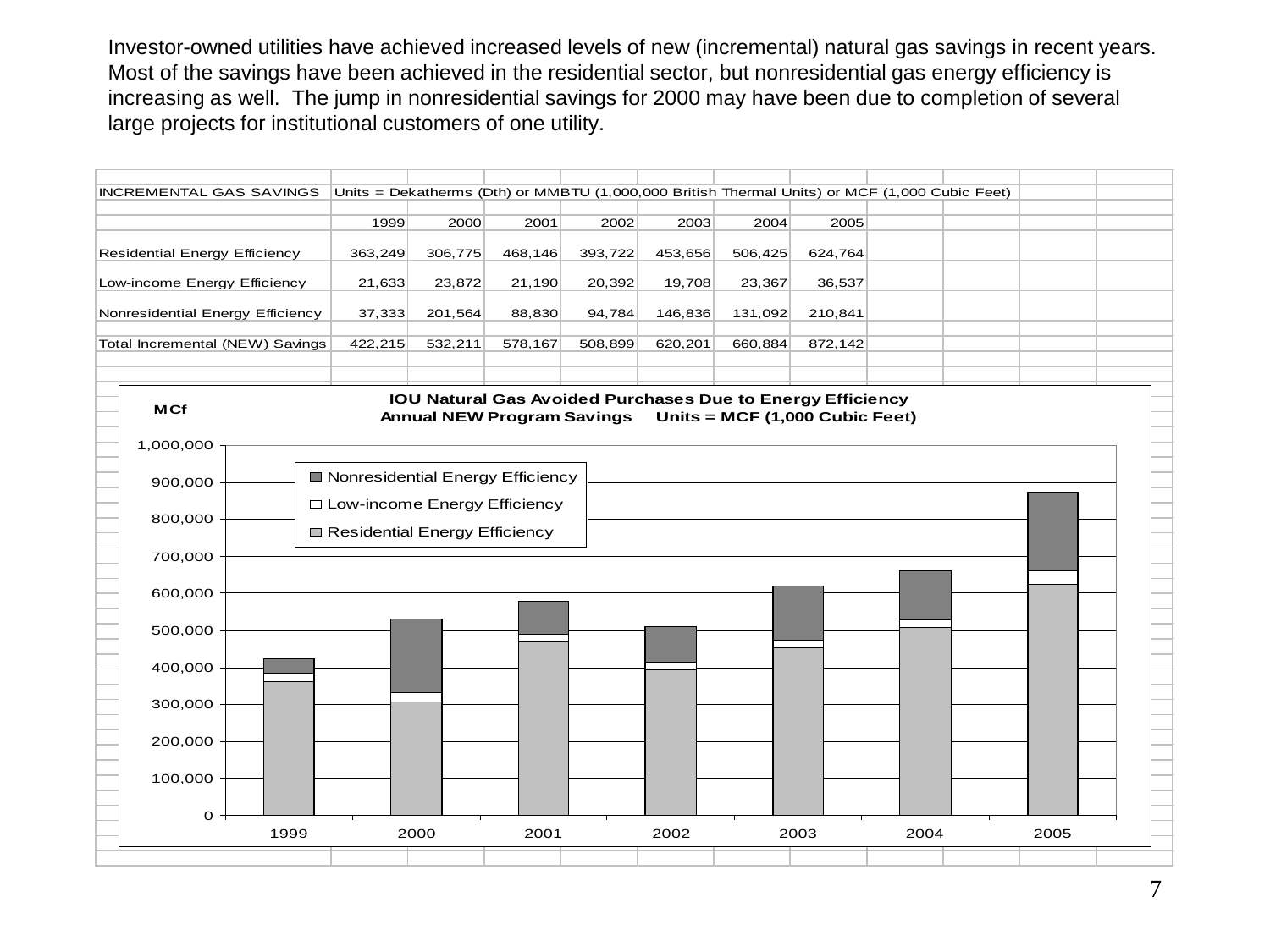Funding for energy efficiency increased steadily through the middle 1990s, then declined somewhat as the debate over utility restructuring created uncertainty about treatment of funding. In 2001, legislative action ended the controversy and the Iowa Utilities Board directed IOUs to expand energy efficiency programs. New IOU plans were approved in 2003, and IOU funding increased substantially.

![](_page_7_Figure_1.jpeg)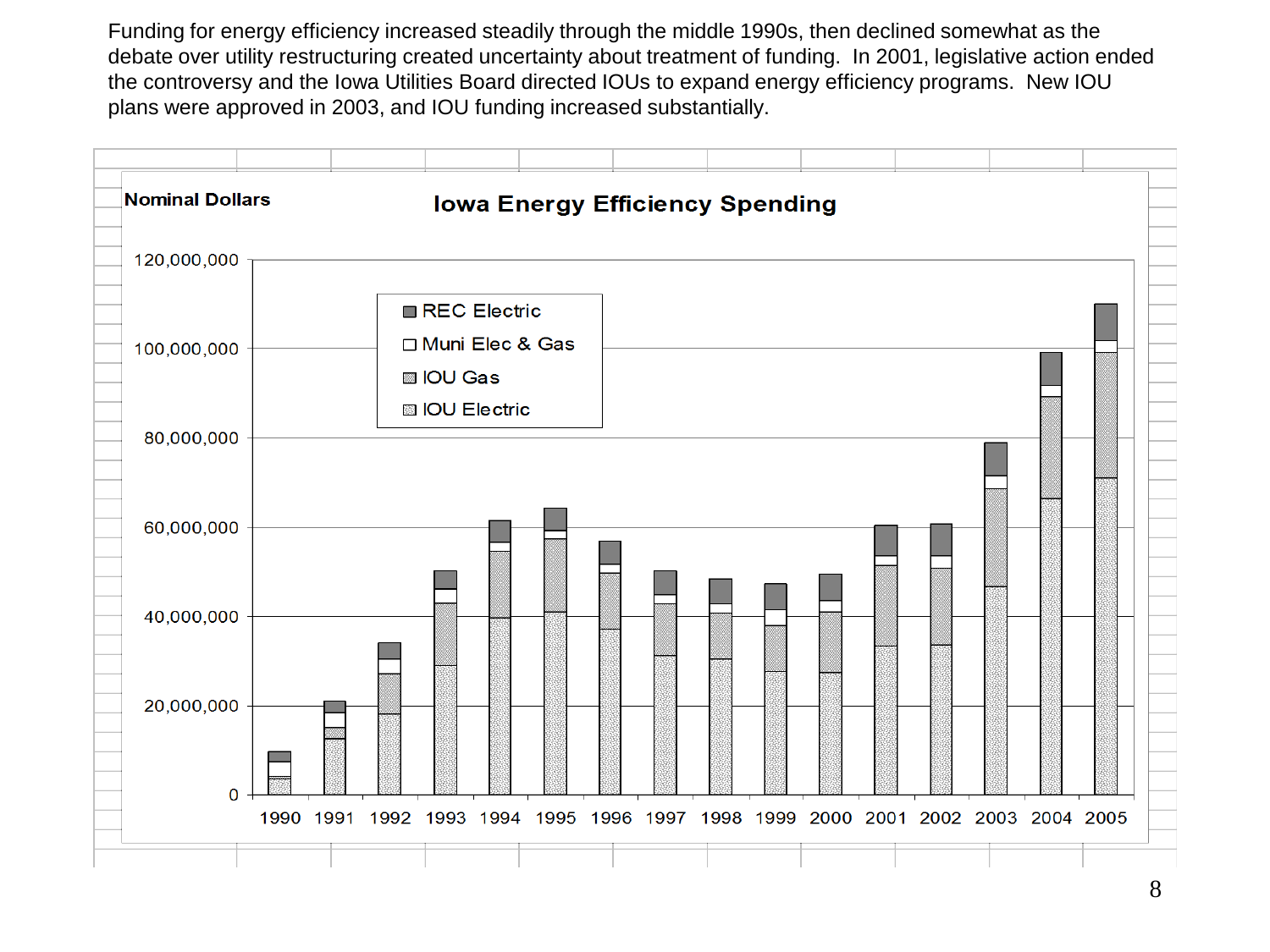The investment by Iowa utilities in energy efficiency has grown substantially over the past 16 years. Funding from the Investor-Owned Utilities (IOUs) has recently increased, due to several factors.

The Iowa Utilities Board has made energy efficiency a high priority, and the IOUs have responded with increased funding for both electric and natural gas energy efficiency. In addition, one IOU received approval to recover costs through its energy efficiency plan for its substantial program of load management for nonresidential customers.

The table below does not include the investments made by utility customers who participate in energy efficiency programs. IOU programs typically provide incentives to customers for only about 50 percent of the extra cost of the energy efficiency features of new, efficient equipment or buildings.

|                        | 1990      | 1991       | 1992      | 1993                                                                                                         | 1994      | 1995                | 1996                                                              | 1997                    | 1998      | 1999      |
|------------------------|-----------|------------|-----------|--------------------------------------------------------------------------------------------------------------|-----------|---------------------|-------------------------------------------------------------------|-------------------------|-----------|-----------|
|                        |           |            |           |                                                                                                              |           |                     |                                                                   |                         |           |           |
| <b>IOU Electric</b>    | 3,676,984 | 12,653,750 |           | 18,217,191 28,930,343 39,795,543 40,950,794 37,251,153 31,358,794 30,460,508 27,598,264                      |           |                     |                                                                   |                         |           |           |
| <b>IOU Gas</b>         | 470,433   | 2,466,603  |           | $9,061,927$ 14,105,425                                                                                       |           |                     | 14,894,152 16,424,637 12,557,817 11,342,654 10,236,051 10,428,062 |                         |           |           |
| Muni Elec & Gas        | 3,222,000 | 3,222,000  | 3,218,000 | 3,218,000                                                                                                    |           | 2,098,000 1,741,000 |                                                                   | $2,108,000$ $2,144,000$ | 2,144,000 | 3,477,638 |
| <b>REC Electric</b>    | 2,359,000 | 2,648,000  | 3,613,000 | 3,981,000                                                                                                    | 4,863,000 | 5,128,000           | 4,901,000                                                         | 5,459,000               | 5,562,000 | 5,952,581 |
|                        |           |            |           |                                                                                                              |           |                     |                                                                   |                         |           |           |
| <b>IOUS</b>            |           |            |           | 4,147,417 15,120,353 27,279,118 43,035,767 54,689,695 57,375,432 49,808,970 42,701,448 40,696,560 38,026,326 |           |                     |                                                                   |                         |           |           |
|                        |           |            |           |                                                                                                              |           |                     |                                                                   |                         |           |           |
|                        |           |            |           |                                                                                                              |           |                     |                                                                   |                         |           |           |
|                        |           |            |           |                                                                                                              |           |                     |                                                                   |                         |           |           |
|                        | 2000      | 2001       | 2002      | 2003                                                                                                         | 2004      | 2005                |                                                                   |                         |           |           |
| <b>IOU Electric</b>    |           |            |           | 27,500,209 33,451,732 33,697,482 46,578,055 66,527,777 70,992,471                                            |           |                     |                                                                   |                         |           |           |
| <b>IOU Gas</b>         |           |            |           | 13,473,620 18,010,597 17,136,016 22,236,361 22,687,726 28,298,984                                            |           |                     |                                                                   |                         |           |           |
| Muni Elec & Gas        | 2,505,633 | 2,205,363  | 2,770,161 | 2,631,467                                                                                                    | 2,564,679 | 2,560,587           |                                                                   |                         |           |           |
| <b>REC Electric</b>    | 5,898,848 | 6,875,994  | 7,162,989 | 7,401,530                                                                                                    | 7,422,615 | 8,106,643           |                                                                   |                         |           |           |
|                        |           |            |           |                                                                                                              |           |                     |                                                                   |                         |           |           |
| <b>IOU<sub>s</sub></b> |           |            |           | 40,973,829 51,462,328 50,833,498 68,814,416 89,215,502 99,291,455                                            |           |                     |                                                                   |                         |           |           |
|                        |           |            |           |                                                                                                              |           |                     |                                                                   |                         |           |           |

Approximately 80 percent of IOU funding goes to customer incentives.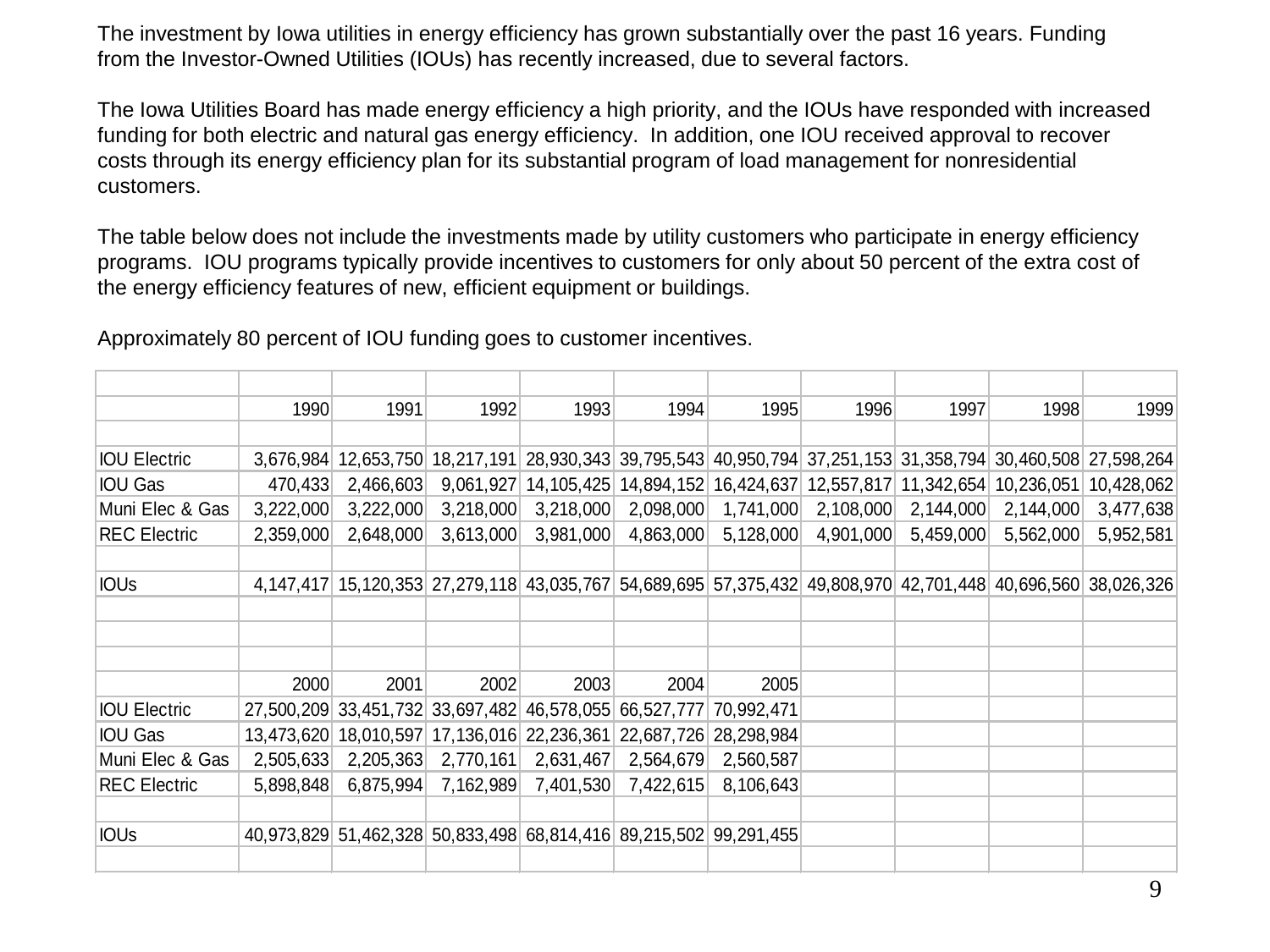IOU electric energy efficiency programs have significantly increased as a percentage of total megawatt-hours, over the past six years.

Incremental or "NEW" electric energy efficiency investments provided between 0.5 and 0.7 percent of the total electricity used by customers of IOUs in 2005.

The cumulative total savings for IOUs increased to 4 percent or 5.3 percent of IOU electricity sales in 2005.

| COMPARISONS OF IOU ENERGY EFFICIENCY MWH TO ANNUAL SALES OF MWH        |         |                                                                              |         |           |           |           |           |  |
|------------------------------------------------------------------------|---------|------------------------------------------------------------------------------|---------|-----------|-----------|-----------|-----------|--|
|                                                                        |         |                                                                              |         |           |           |           |           |  |
| Investor-Owned Utilities (IOU) Annual Energy Sales - MWh - 2000 - 2005 |         |                                                                              |         |           |           |           |           |  |
|                                                                        | 1999    | 2000                                                                         | 2001    | 2002      | 2003      | 2004      | 2005      |  |
| <b>IOU Total MWh Sales</b>                                             |         | 37,356,492 37,284,773 37,793,786 39,717,541 39,868,388 39,497,381 41,102,476 |         |           |           |           |           |  |
| <b>IOU "Retail" MWh Sales</b>                                          |         | 27,828,828 28,375,200 27,905,627 28,503,583 28,629,551 28,854,160 30,634,451 |         |           |           |           |           |  |
|                                                                        |         |                                                                              |         |           |           |           |           |  |
|                                                                        |         |                                                                              |         |           |           |           |           |  |
| IOU Incremental EE - % of MWh                                          | 1999    | 2000                                                                         | 2001    | 2002      | 2003      | 2004      | 2005      |  |
|                                                                        |         |                                                                              |         |           |           |           |           |  |
| <b>IOU Incremental Energy Efficiency MWh</b>                           | 61,667  | 104,775                                                                      | 112,776 | 117,095   | 162,281   | 198,059   | 224,763   |  |
|                                                                        |         |                                                                              |         |           |           |           |           |  |
| IOU INCR. EE MWh % of Total MWh                                        | 0.17%   | 0.28%                                                                        | 0.30%   | 0.29%     | 0.41%     | 0.50%     | 0.55%     |  |
|                                                                        |         |                                                                              |         |           |           |           |           |  |
| IOU INCR. EE MWh % of "Retail" MWh                                     | 0.22%   | 0.37%                                                                        | 0.40%   | 0.41%     | 0.57%     | 0.69%     | 0.73%     |  |
|                                                                        |         |                                                                              |         |           |           |           |           |  |
|                                                                        |         |                                                                              |         |           |           |           |           |  |
| IOU Cumulative Annual EE - % of MWh                                    | 1999    | 2000                                                                         | 2001    | 2002      | 2003      | 2004      | 2005      |  |
|                                                                        |         |                                                                              |         |           |           |           |           |  |
| <b>IOU Cumulative Energy Efficiency MWh</b>                            | 722,322 | 827,097                                                                      | 939,873 | 1,056,968 | 1,219,250 | 1,417,309 | 1,642,072 |  |
|                                                                        |         |                                                                              |         |           |           |           |           |  |
| IOU CUM. EE MWh % of Total MWh                                         | 1.93%   | 2.22%                                                                        | 2.49%   | 2.66%     | 3.06%     | 3.59%     | 4.00%     |  |
|                                                                        |         |                                                                              |         |           |           |           |           |  |
| IOU CUM. EE MWh % of "Retail" MWh                                      | 2.60%   | 2.91%                                                                        | 3.37%   | 3.71%     | 4.26%     | 4.91%     | 5.36%     |  |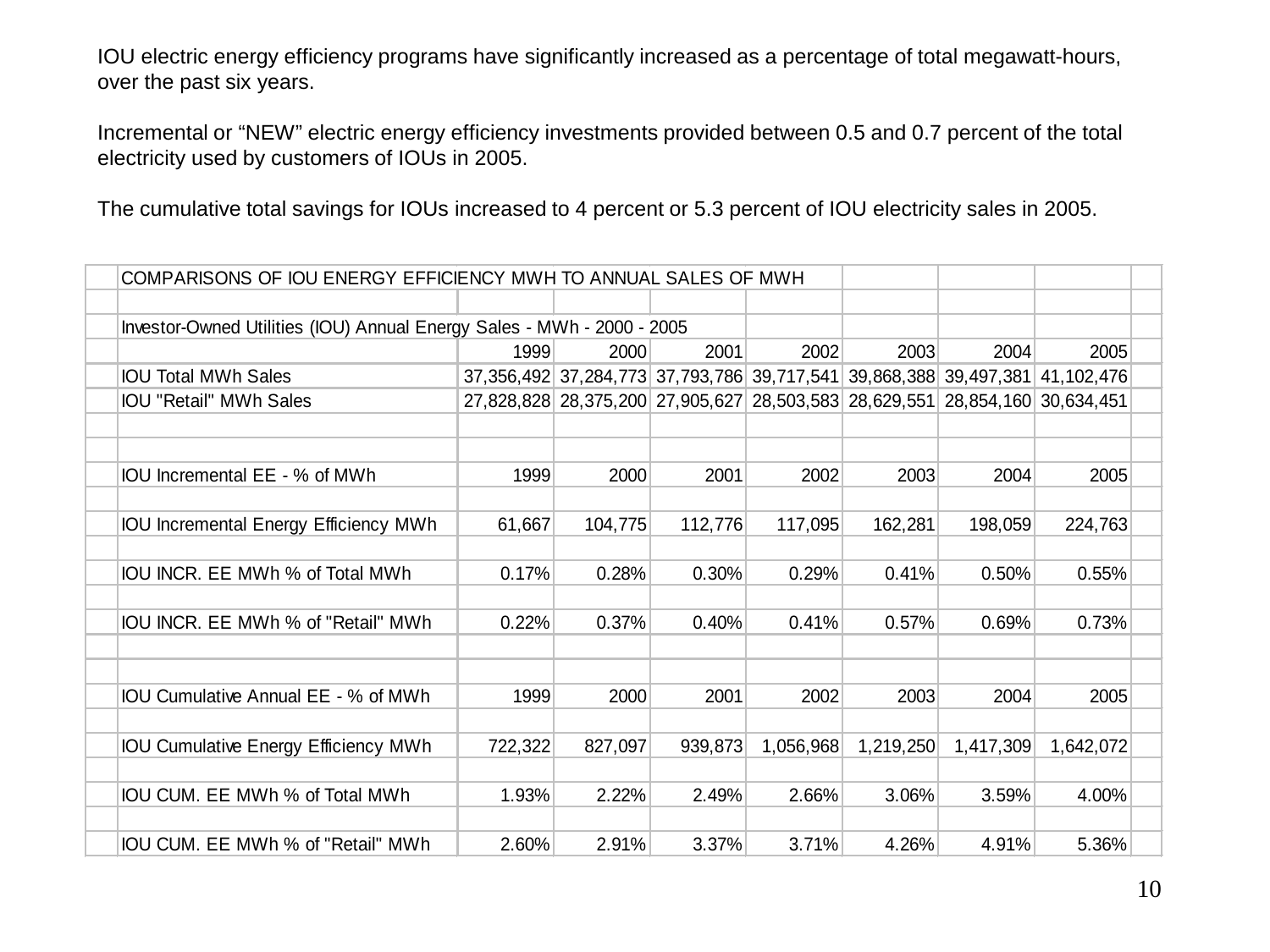IOU natural gas energy efficiency programs have also increased as a percentage of both total gas "throughput", and as a percentage of retail sales.

Incremental or "NEW" natural gas efficiency investments provided between 0.3 and 0.8 percent of the total natural gas used by customers of IOUs in 2005.

The cumulative total savings natural gas savings increased to between 3 percent and 6 percent of IOU throughput or retail sales in 2005.

| COMPARISONS OF IOU ENERGY EFFICIENCY MCF TO ANNUAL SALES OF MCF                                                              |           |           |           |                                                                                     |           |           |           |  |  |  |
|------------------------------------------------------------------------------------------------------------------------------|-----------|-----------|-----------|-------------------------------------------------------------------------------------|-----------|-----------|-----------|--|--|--|
|                                                                                                                              |           |           |           |                                                                                     |           |           |           |  |  |  |
| Investor-Owned Utilities (IOU) Annual Natural Gas "Throughput" and Retail Sales - Mcf - 2000 - 2005                          |           |           |           |                                                                                     |           |           |           |  |  |  |
|                                                                                                                              | 1999      | 2000      | 2001      | 2002                                                                                | 2003      | 2004      | 2005      |  |  |  |
| IOU Total "Throughput" *                                                                                                     |           |           |           | 214,438,820 215,553,232 255,588,651 243,309,555 239,292,848 235,649,075 241,193,957 |           |           |           |  |  |  |
| <b>IOU "Retail" Mcf Sales</b>                                                                                                |           |           |           | 109,426,702 113,630,797 108,531,611 109,023,395 112,593,709 105,281,702 104,513,895 |           |           |           |  |  |  |
|                                                                                                                              |           |           |           |                                                                                     |           |           |           |  |  |  |
| * Throughput for IOUs includes large amounts of gas transported over the IOU gas distribution system to customers buying gas |           |           |           |                                                                                     |           |           |           |  |  |  |
| directly from non-utility suppliers, such as well-head producers or gas marketers.                                           |           |           |           |                                                                                     |           |           |           |  |  |  |
|                                                                                                                              |           |           |           |                                                                                     |           |           |           |  |  |  |
| IOU Incremental EE - % of Mcf                                                                                                | 1999      | 2000      | 2001      | 2002                                                                                | 2003      | 2004      | 2005      |  |  |  |
|                                                                                                                              |           |           |           |                                                                                     |           |           |           |  |  |  |
| <b>IOU</b> Incremental En Effic Mcf                                                                                          | 422,215   | 532,211   | 578,167   | 508,899                                                                             | 620,201   | 660,884   | 872,142   |  |  |  |
|                                                                                                                              |           |           |           |                                                                                     |           |           |           |  |  |  |
| IOU EE Mcf % of Total Mcf                                                                                                    | 0.20%     | 0.25%     | 0.23%     | 0.21%                                                                               | 0.26%     | 0.28%     | 0.36%     |  |  |  |
|                                                                                                                              |           |           |           |                                                                                     |           |           |           |  |  |  |
| IOU EE Mcf % of "Retail" Mcf                                                                                                 | 0.39%     | 0.47%     | 0.53%     | 0.47%                                                                               | 0.55%     | 0.63%     | 0.83%     |  |  |  |
|                                                                                                                              |           |           |           |                                                                                     |           |           |           |  |  |  |
|                                                                                                                              |           |           |           |                                                                                     |           |           |           |  |  |  |
| IOU Cumulative EE - % of Mcf                                                                                                 | 1999      | 2000      | 2001      | 2002                                                                                | 2003      | 2004      | 2005      |  |  |  |
|                                                                                                                              |           |           |           |                                                                                     |           |           |           |  |  |  |
| <b>IOU Cumulative En Effic Mcf</b>                                                                                           | 3,306,309 | 3,838,520 | 4,416,687 | 4,925,586                                                                           | 5,545,786 | 6,206,671 | 7,078,813 |  |  |  |
|                                                                                                                              |           |           |           |                                                                                     |           |           |           |  |  |  |
| IOU CUM. EE Mcf % of Total Mcf                                                                                               | 1.54%     | 1.78%     | 1.73%     | 2.02%                                                                               | 2.32%     | 2.63%     | 2.93%     |  |  |  |
|                                                                                                                              |           |           |           |                                                                                     |           |           |           |  |  |  |
| IOU CUM. EE Mcf % of "Retail" Mcf                                                                                            | 3.02%     | 3.38%     | 4.07%     | 4.52%                                                                               | 4.93%     | 5.90%     | 6.77%     |  |  |  |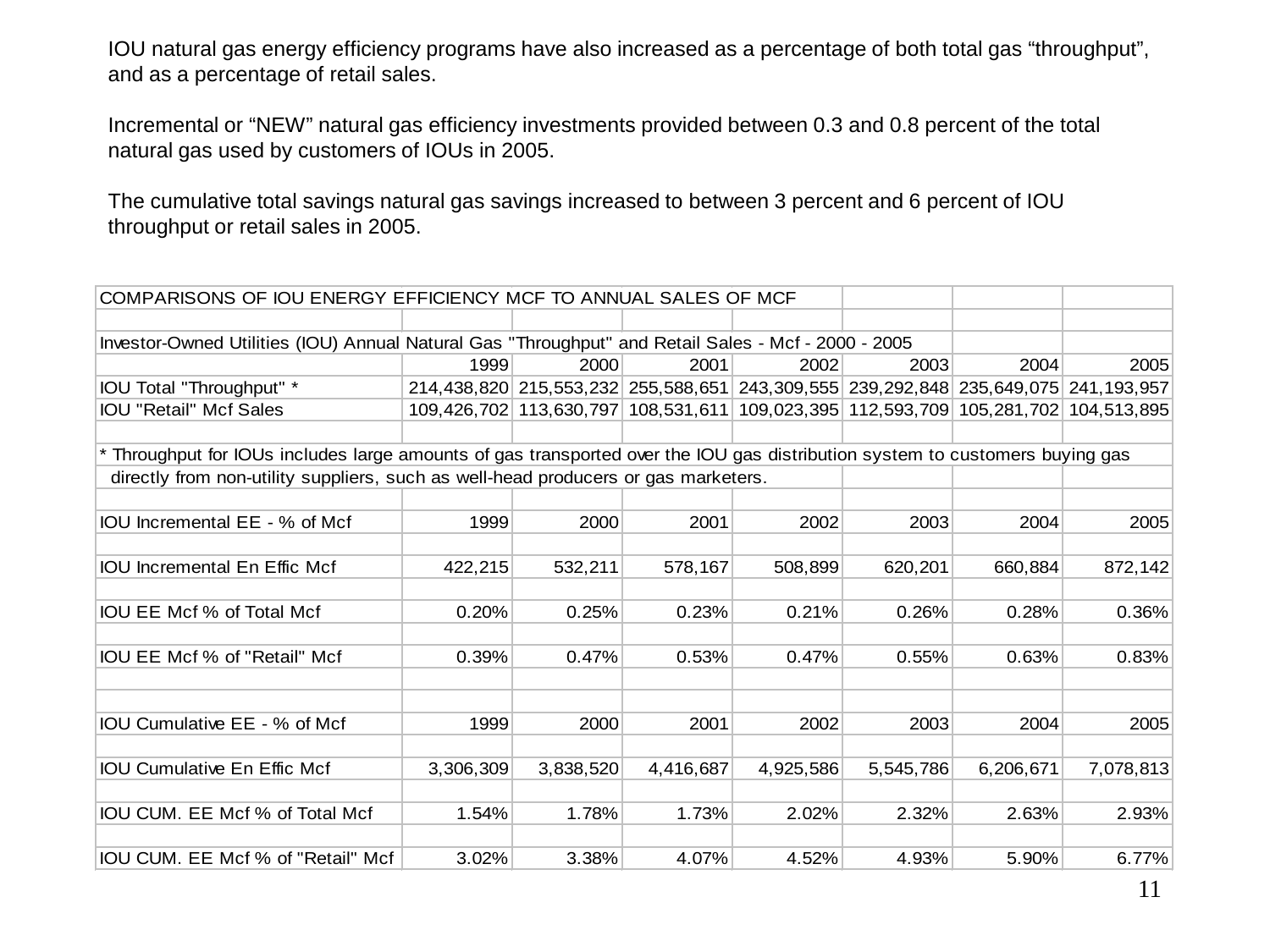# Contacts and Sources.

For persons with questions about these slides or for electronic copies of the spreadsheets, contact:

Gordon Dunn Phone: 515-281-7051 350 Maple Street Des Moines, Iowa 50319

Iowa Utilities Board E-mail: Gordon.Dunn@iub.state.ia.us

#### **Sources - IES - 1990-1998:**

IES Utilities "Energy Efficiency Program Capacity and Energy Savings Summary" Docket No. EEP--95-1, Energy Efficiency Status Report, filed 9/24/98. Updated by E-Mail Attachment from Steve Mohasci, IES, 9/27/99.

**Source - Alliant/IPL 1999-2003**: Annual reports for 2002 and 2003, filed in Docket No. EEP-02-38, submitted with revisions, March 25, 2005.

**Sources - Alliant/IPL 2004-2005**: Annual reports for 2004 and 2005, filed in Docket No. EEP-02-38, May 2, 2005, and May 1, 2006.